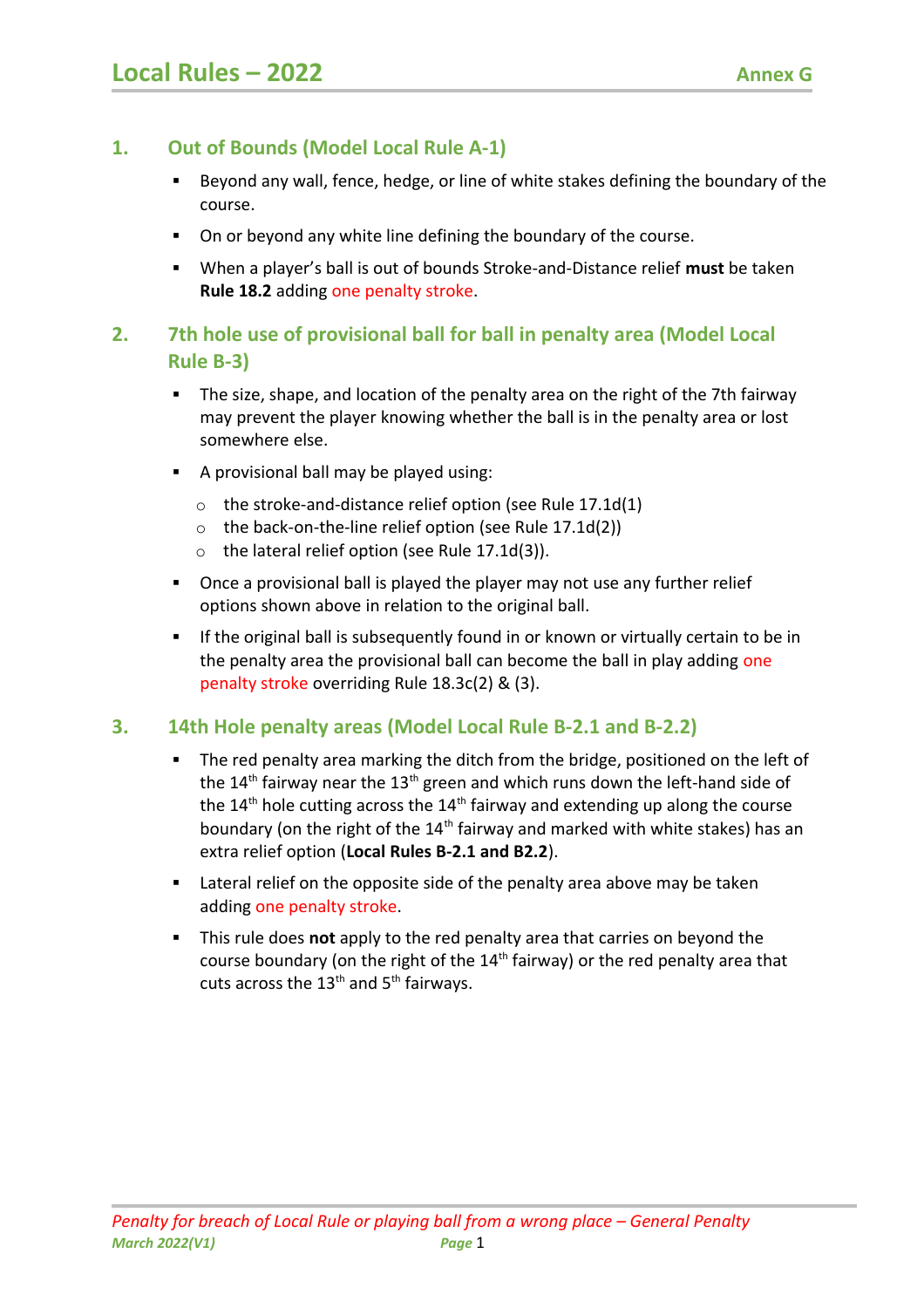### **4. Relief from Aeration Holes (Model Local Rule E-4)**

- If a player's ball touches an aeration hole in the general area the player may take relief under **Rule 16.1b**.
- If a player's ball touches an aeration hole on the putting green the player may take relief under **Rule 16.1d**.

#### **5. Protection of Young Trees (Model Local Rule E-10)**

- Young trees identified by wrapping, stakes or otherwise protected are no play zones and relief **must** be taken.
- If a player's ball lies anywhere on the course other than in a penalty area and it lies on or touches such a tree or such a tree interferes with the player's stance or area of intended swing, the player **must** take relief under **Rule 16.1f**.
- **If the ball lies in a penalty area, and interference to the player's stance or area of** intended swing exists from such a tree, the player **must** take relief either with penalty under **Rule 17.1d** or **Rule 17.2** or with free relief under **Rule 17.1.e(2)**.

# **6. Abnormal Course Conditions / Immovable Obstructions (Model Local Rule F-1)**

- **Ground Under Repair** Play prohibited, and relief **MUST** be taken under **Rule 16.1b**
	- i. Any area bounded by a white line, rope, or signed GUR.
	- ii. Stone/gravel filled drainage ditches.
	- iii. Greenkeeper working (e.g., logs).
	- **Ground Under Repair** Relief **may** be taken under **Rule 16.1b**
		- i. Any area marked with blue stakes or blue lines.
		- ii. Any area of damaged ground (e.g., tractor marks / water damage) that is considered by a playing partner to be abnormal.
	- **Immovable Obstructions Relief may** be taken under **Rule 16.1b** 
		- i. All artificially surfaced roads and paths on the course.
		- ii. Halfway House.
		- iii. On-course toilets.

#### **7. Integral Objects (Model Local Rule F-1)**

- Bridges that span penalty areas are an integral part of the course and are clearly marked. Relief is available under **Rule 17.1d**, adding one penalty stroke.
- The bridge spanning the ditch on the  $2^{nd}$  hole (right hand side of the fairway), is **NOT** an integral part of the course and is marked Out of Bounds.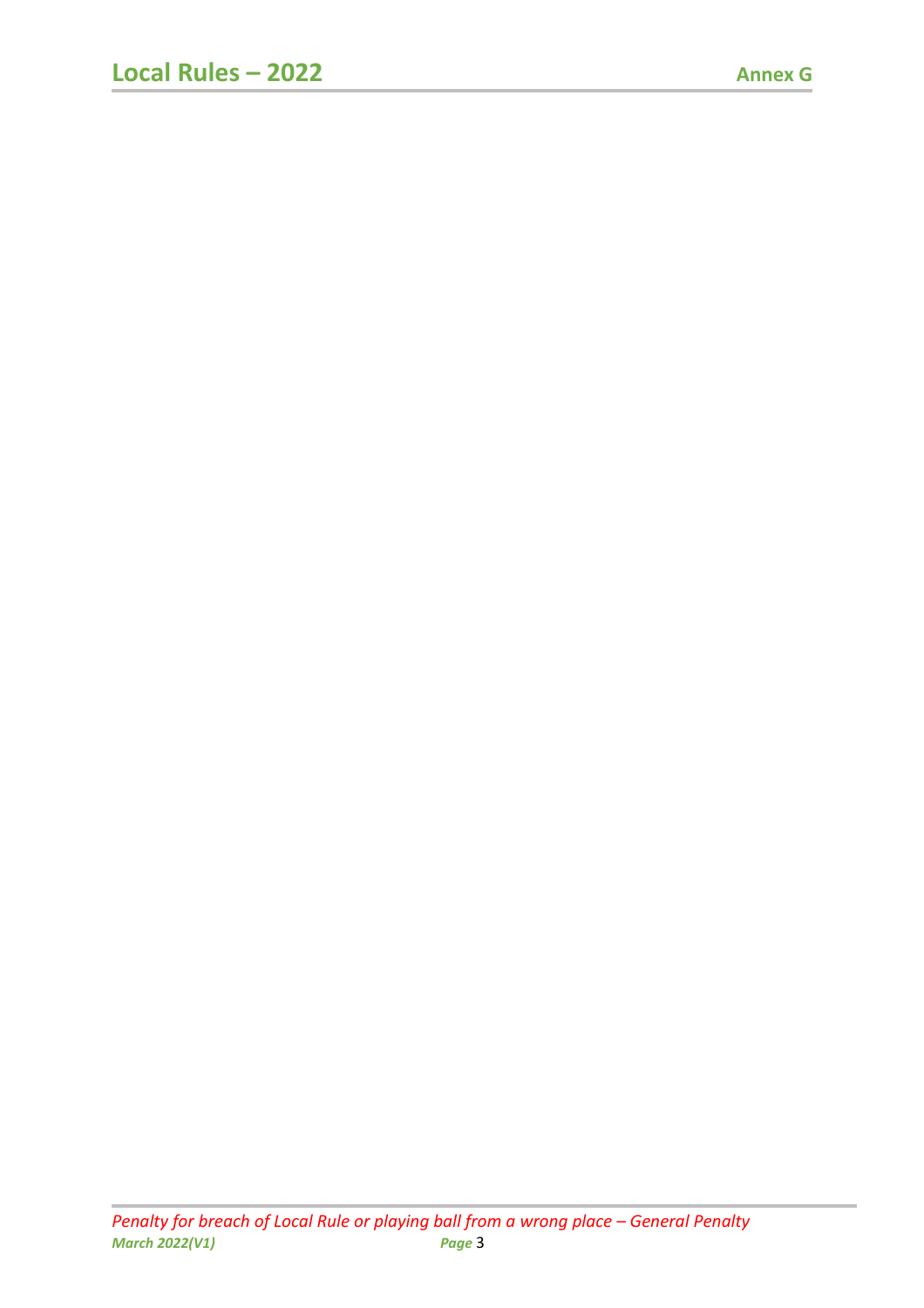#### **8. Suspension of Play (Model Local Rule J-1)**

- The following signals will be used to suspend and resume play:
	- i. Immediate stop for imminent danger one prolonged note of the claxon.
	- ii. Stop for a non-dangerous situation three consecutive notes of the claxon.
	- iii. Resumption of play two consecutive notes of the claxon.

#### Penalty for breach of Local Rule J-1: Disqualification (Rule 5.7b and 5.7c)

**When play is stopped for imminent danger, all practice areas will be** immediately closed.